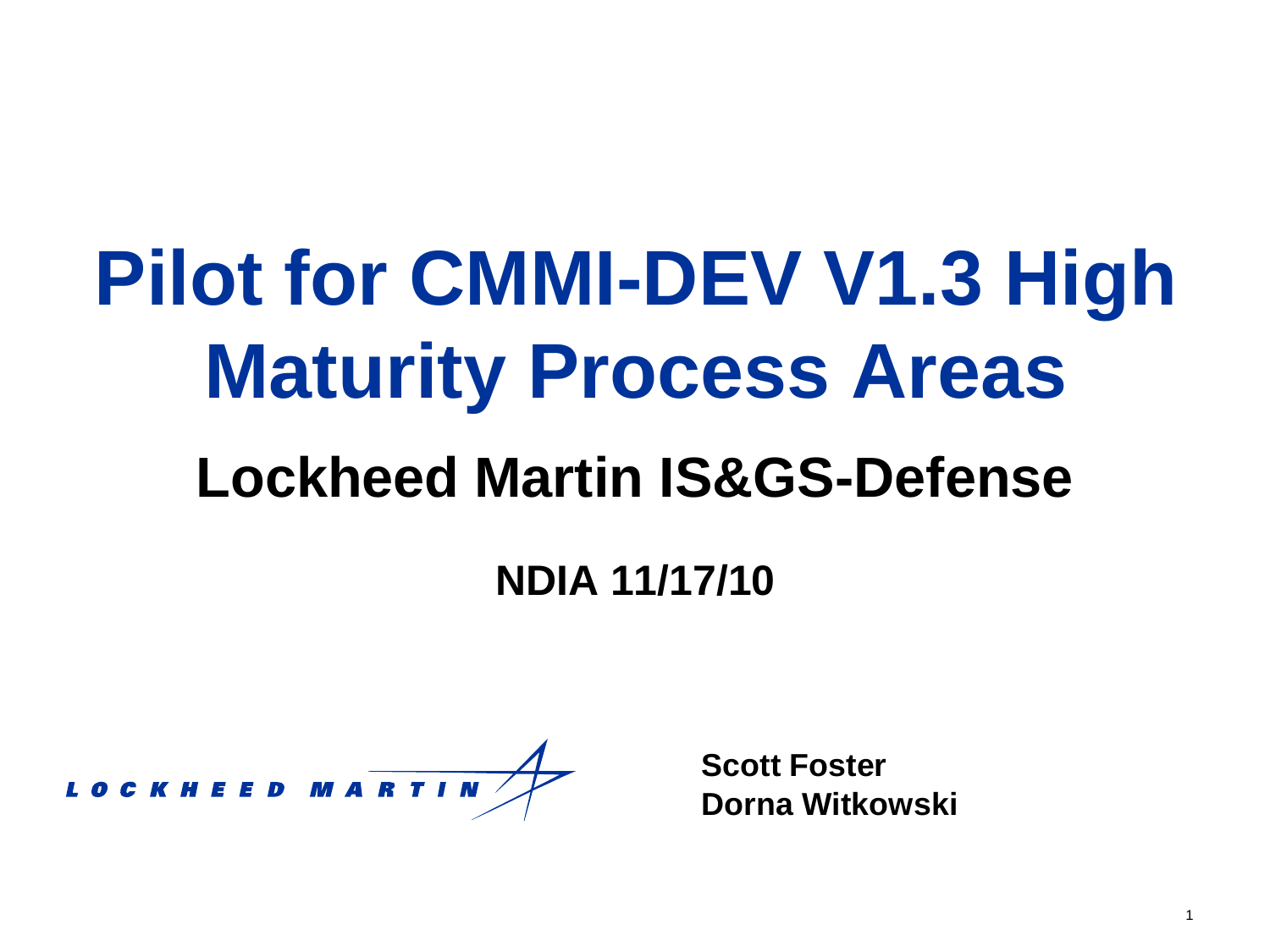# **Agenda**

- **Background**
- **Purpose of Pilot**
- **Streamlined Structure of Pilot**
- **Summary of Results**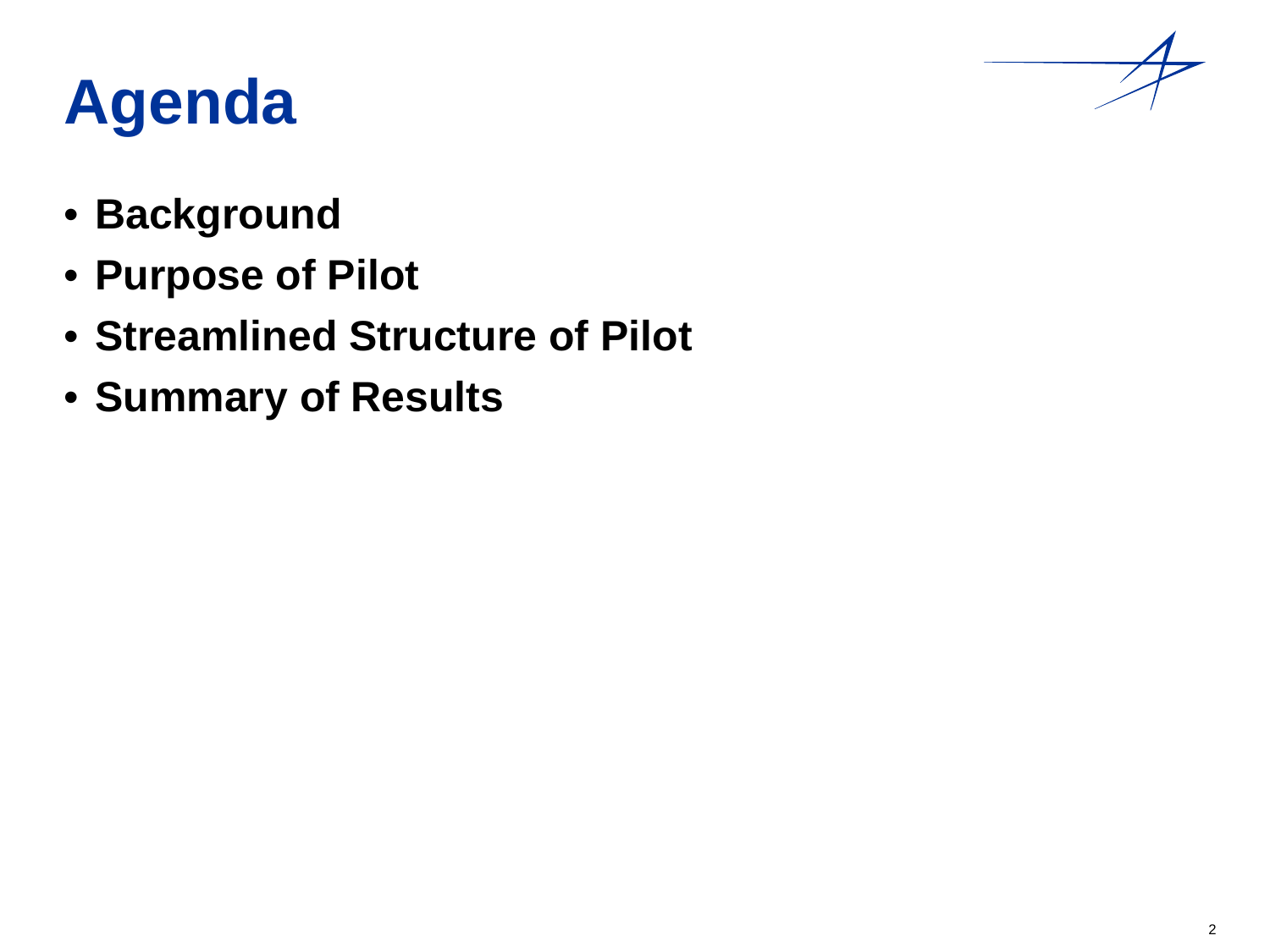# **Background – IS&GS-Defense**

- *Lockheed Martin IS&GS–Defense* 
	- **Employs over 12,000 people at more than 200 sites encompassing over 400 programs worldwide**
	- **Is principally engaged in the design, development, operation and sustainment of systems and solutions that help our defense customers achieve their missions**
	- *Headquarters:* **Valley Forge, PA**
	- *Customer Base:* **The majority of IS&GS–Defense's business is with the U.S. Department of Defense, other U.S. government customers and the military services of international governments.**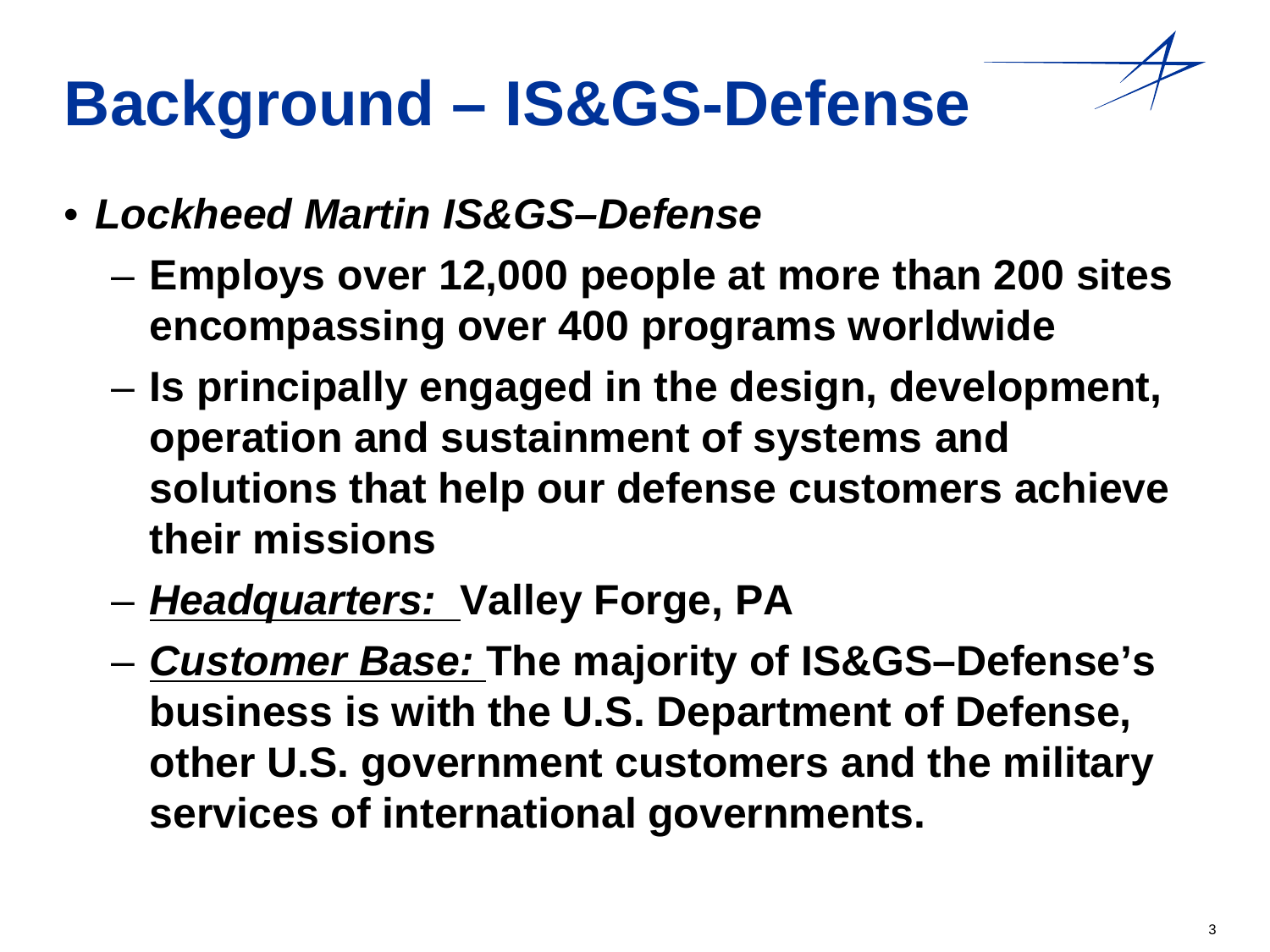# **Background – IS&GS-Defense**

- **In January 2009 IS&GS-Defense achieved a CMMI Maturity Level 5 based on the Staged CMMI Dev V1.2 + IPPD** 
	- **Organization and 3 large programs assessed:**
		- **\* Advanced Extremely High Frequency (AEHF) Mission Control Segment (MCS) - develops and deploys the MCS which will consist of upgrades and replacement of the existing fielded MILSTAR equipment and software to support the combined MILSTAR and AEHF constellation of satellites.** 
			- Size: 348 People, Development
			- Locations: King of Prussia, PA; Denver, CO; San Jose, CA; Rockville, MD
		- **\* Space Based Infrared System (SBIRS) High, Ground Segment – develops software to replace the ground segments of the US satellite Early Warning System.** 
			- Size: 368 People, Development
			- Location: Boulder, CO; Sunnyvale, CA
		- **Integrated Space Command and Control (ISC2) program - provides a powerful, yet flexible platform for current and emerging space, air, and missile defense missions.** 
			- Size: 388 People, Development
			-

#### – Location: Colorado Springs, CO **\* Also participated in V1.3 Pilot**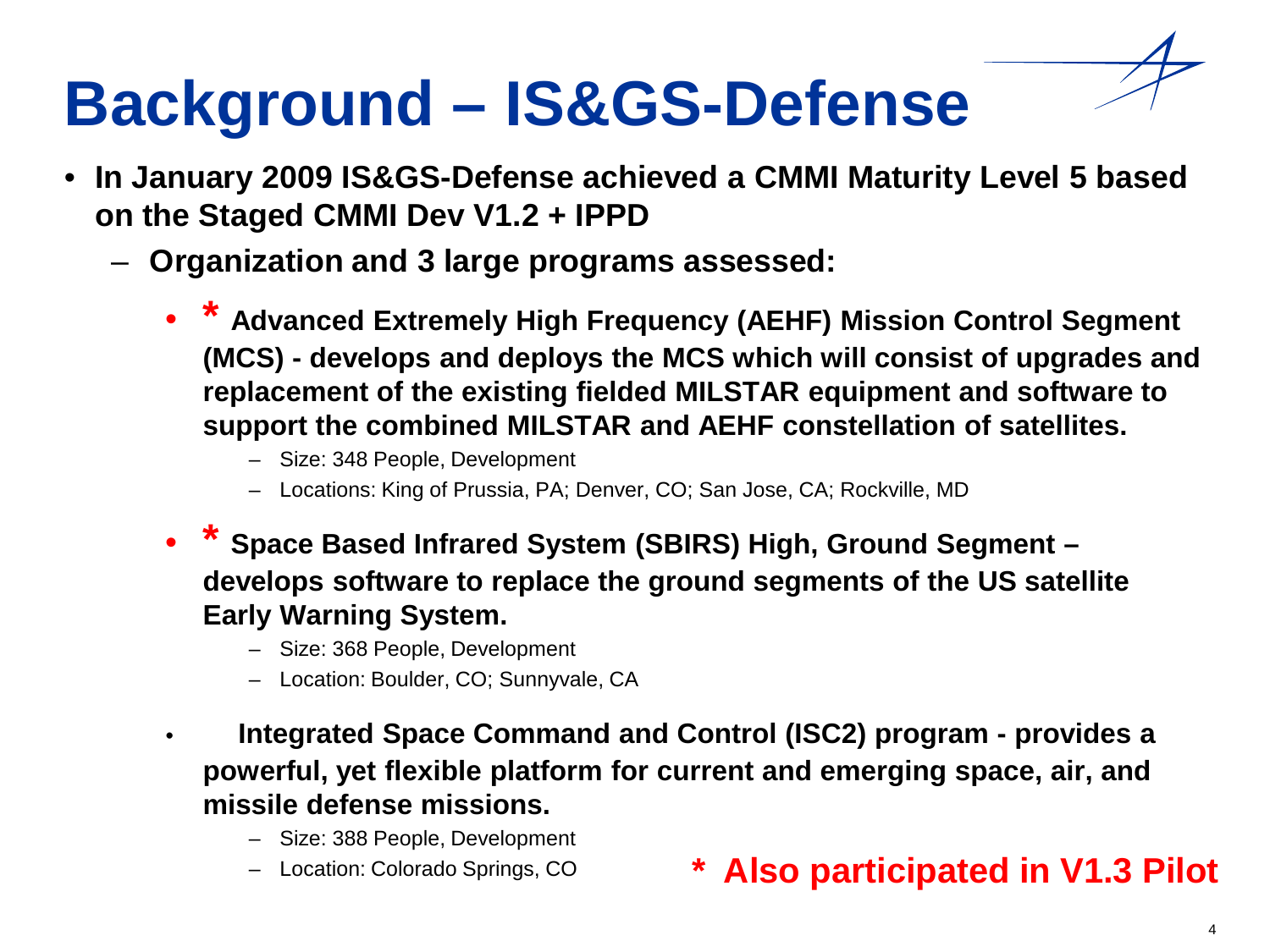# **Background – High Maturity Process Areas of V1.3**

- **Planning for the pilot was initiated on the March 2010 GLOP High Maturity Redline**
	- **Causal Analysis & Resolution (CAR) updated**
		- **Change from "Defects and Problems" to "Outcomes" (good or bad)**
	- **Organizational Innovation & Deployment (OID) updated**
		- **Differentiation between incremental and innovative improvements**
	- **Organizational Performance Management (OPM) was added**
		- **New process area to manage the process performance of the organization**
	- **Organizational Process Performance (OPP) updated**
		- **Change to order of specific practices to help understanding of intent**
		- **Rewrite of selection of processes and sub-processes**
	- **Quantitative Project Management (QPM)** 
		- **Modification of order of specific practices to help understanding of intent**
		- **Clarification of analysis of project performance**
- **Used this version as the baseline for the pilot**
	- **Did not change direction even when OPM was combined with OID to form a combined OPM**

**The assumption was that V1.3 updates did not levy new requirements, only reinforced the** *intent* **of the high maturity concepts**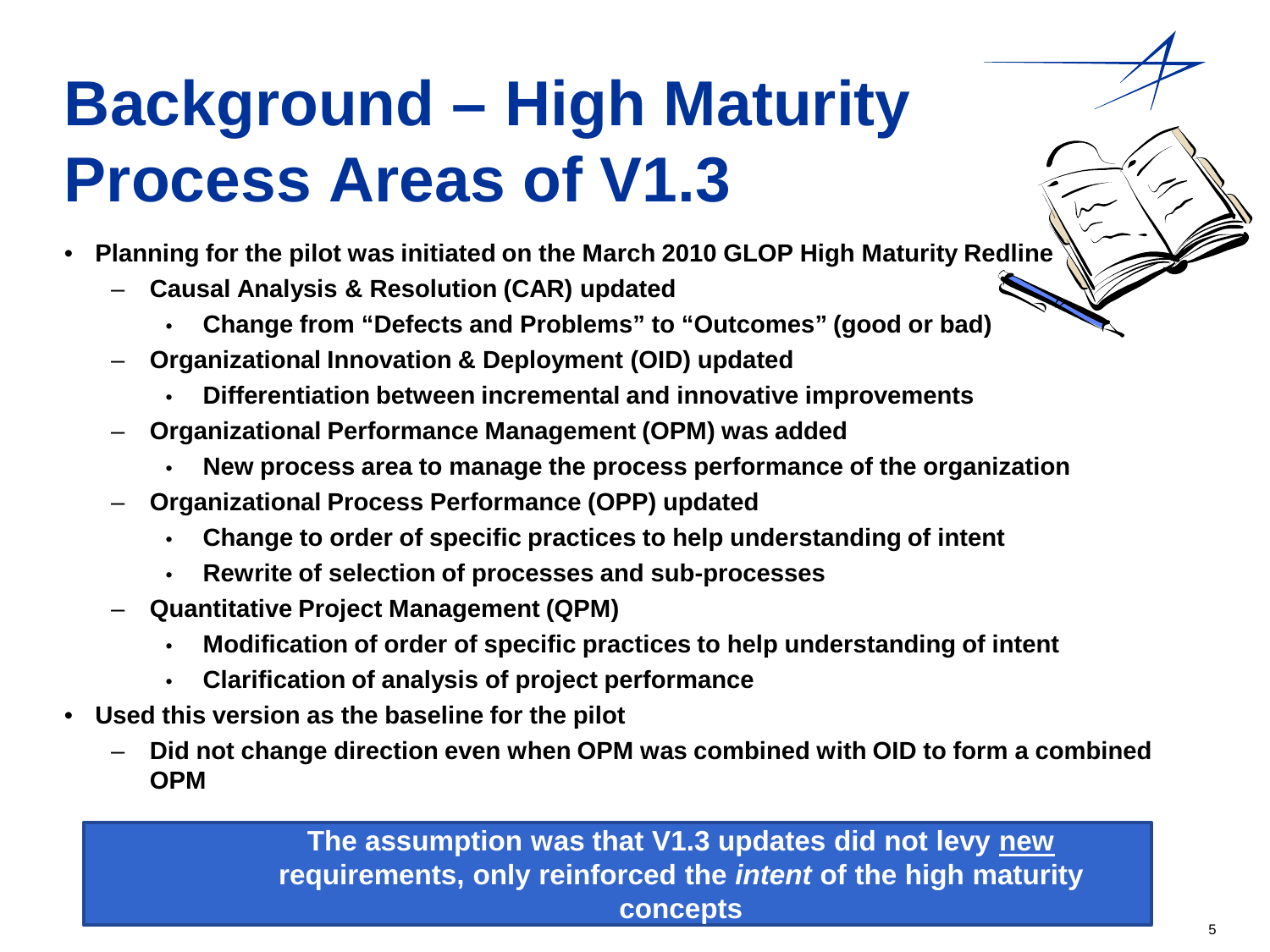## **Purpose of Pilot**

- **Provide feedback to the Software Engineering Institute (SEI) on the updated language within the model**
- **Ensure the company and its programs were consistently performing at a Maturity Level 5**
- **Identify any potential disconnects between the company's plans and processes and the updated model**
	- **Ensure that the organization understood and was consistent with the new wording**
	- **Help new leaders in process positions feel more comfortable with the plans for a re-appraisal**
- **Piloted new PIID tool developed by the organization**

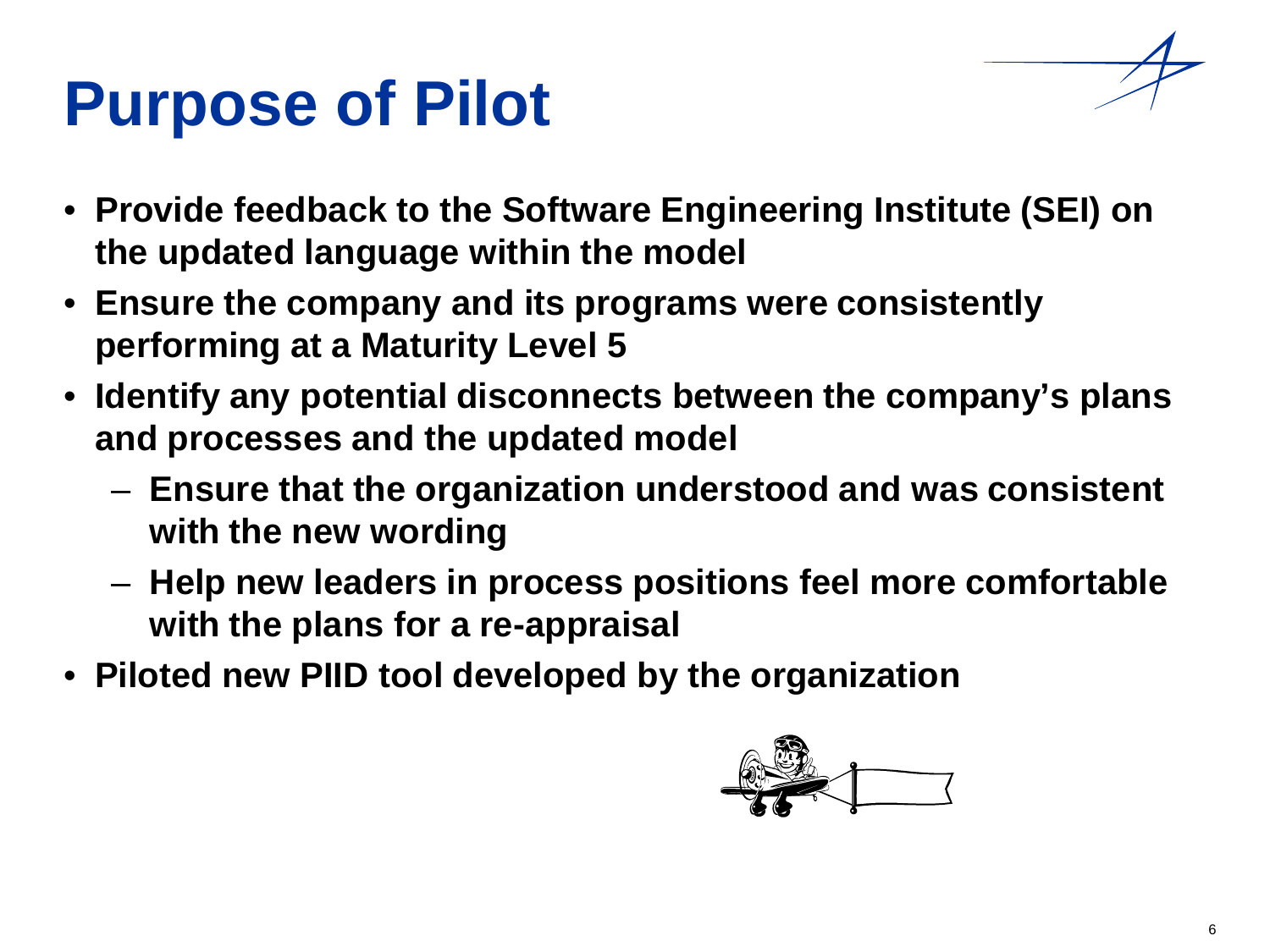# **Streamlined Structure of Pilot**

- **Chose a Class B method**
- **Only assessed High Maturity Process Areas**
- **Used discovery mode for QPM and CAR**
	- **Programs provided easily available evidence for review (standard business rhythm work products)**
	- **No program preparation time required**
	- **Used artifacts from programs that were focus programs in the 2009 SCAMPI A**
- **Required PIIDS for specific practices of organizational process areas only**
	- **OPP, OID, OPM**
	- **No objective evidence for generic practices**
- **Used an experienced appraisal team**
	- **Both previously on SCAMPI A for the organization**
- **Conducted interviews virtually**

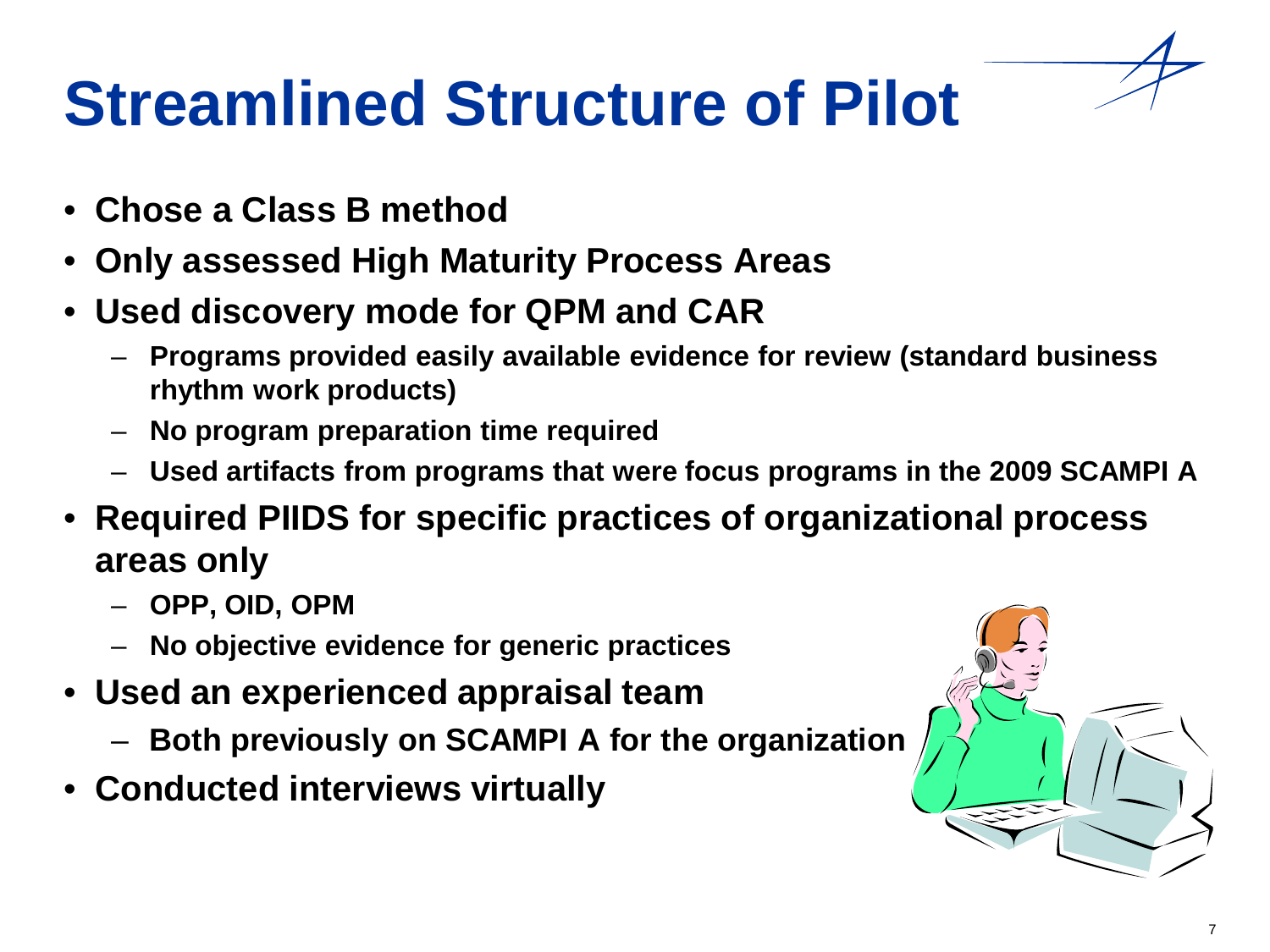# **Summary of Results – Feedback to the SEI**

- **Full agreement with eliminating GG4 and GG5**
- **Full agreement on greater emphasis on Process Performance Baselines and Models**
	- **Recommended greater emphasis in the informative material for ML5 PAs**
- **Partial agreement on adding a new OPM process area**
	- **½ of team felt it wasn't needed and didn't add real value**
	- **½ of team felt it helped tie the relationship between OID and OPP**
- **Full agreement with including positive as well as negative outcomes for CAR**
- **Mild agreement with de-emphasizing "common cause" as a differentiator between ML4 and ML5**
	- **Most people did not have an opinion**
- **Agreement on broadening "statistical management"**
- **Agreement on restructuring QPM**

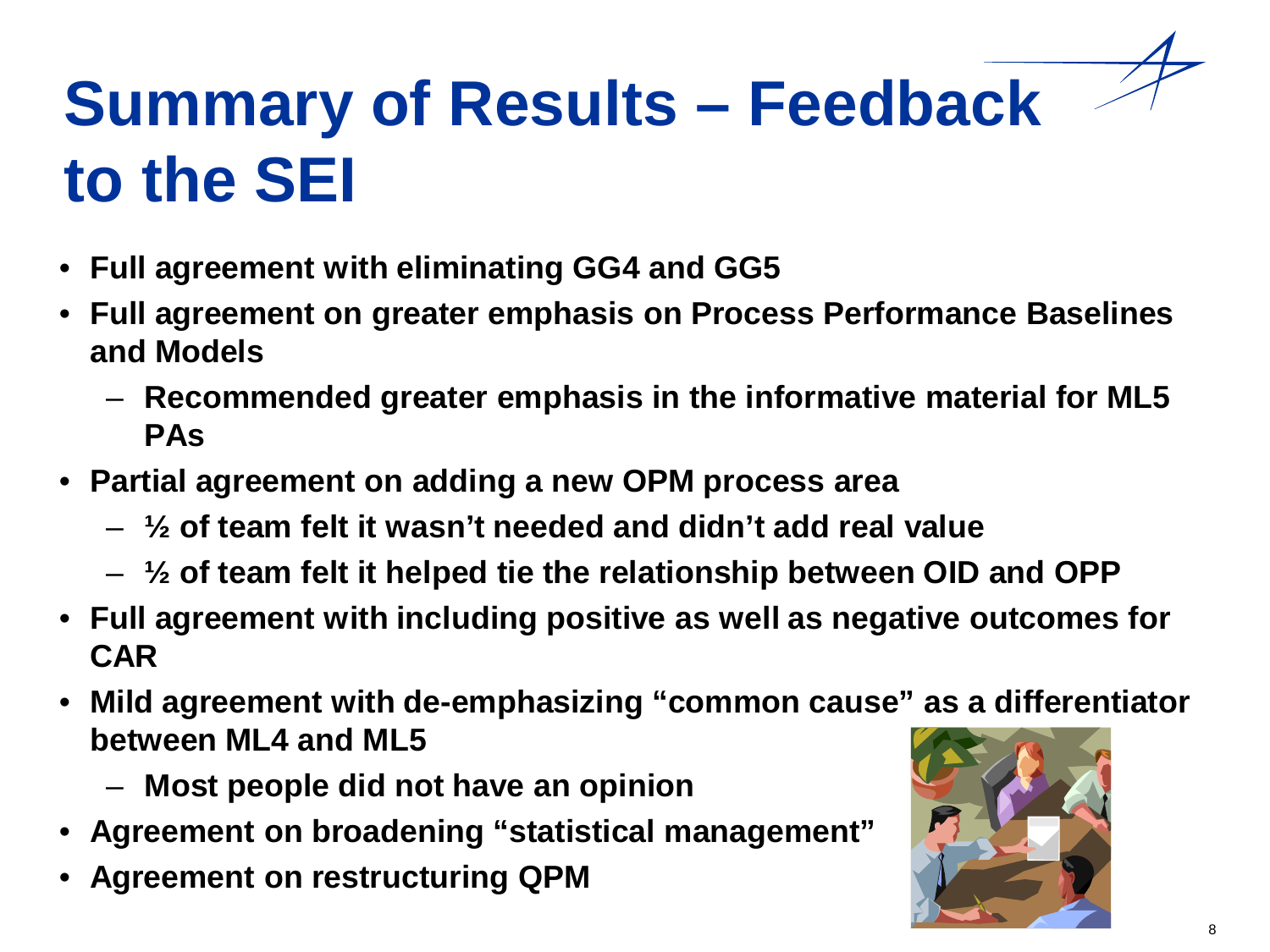## **Summary of Results – Performance of Organization against the V1.3 PAs (1)**

- **Results were provided as risks:**
	- **Low risk of meeting CMMI goals – on the right track, but still work to do**
	- **Medium risk of meeting CMMI goals – actions need to be taken to stay on track**
	- **High risk of meeting CMMI goals – off track; need to re-assess program or organizational activity**
- **Additional meetings held after the Final Briefing to explain results in detail**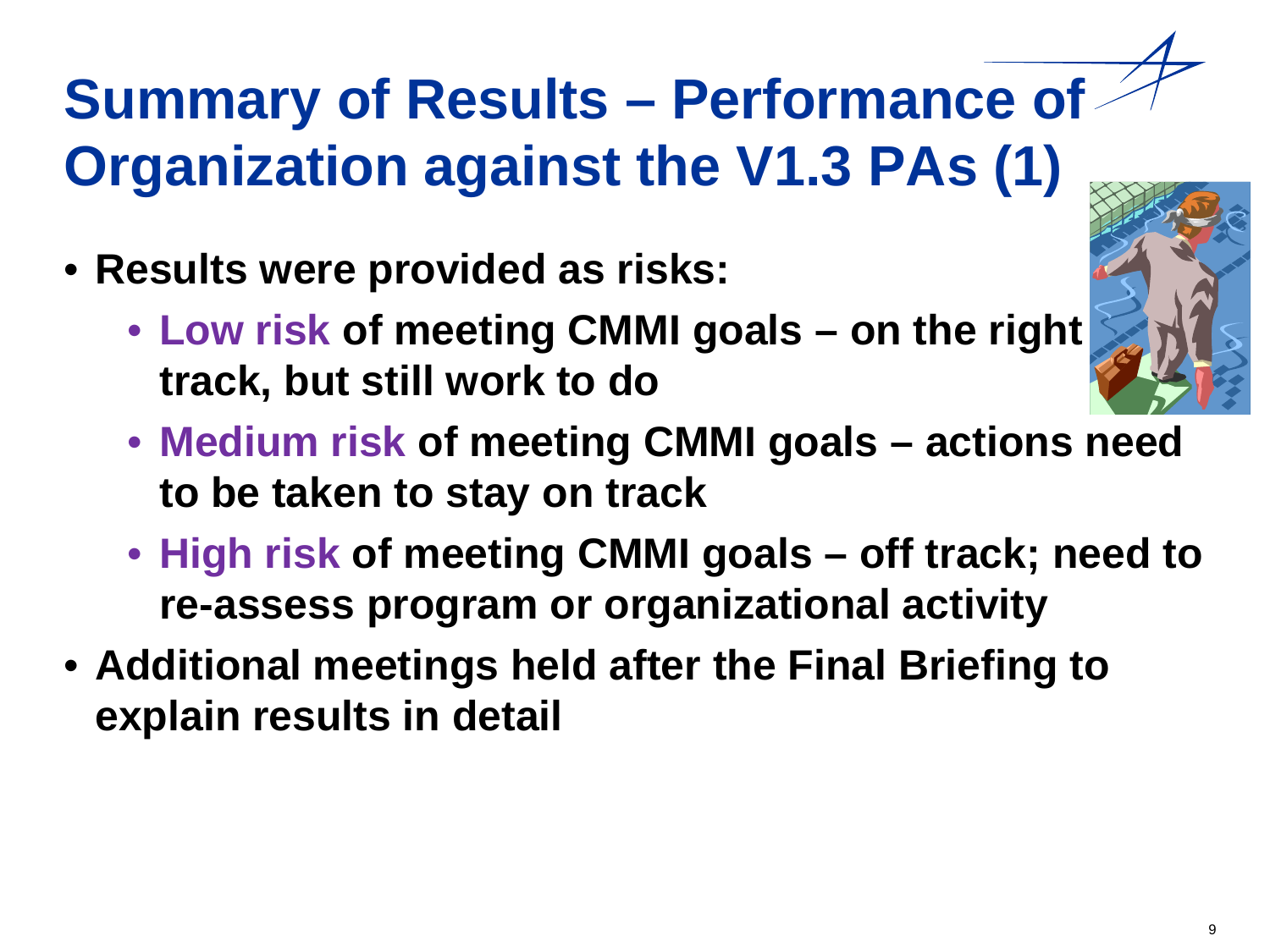## **Summary of Results – Performance of Organization against the V1.3 PAs (2)**

- **General Strengths:**
	- **Management support of the pilot**
		- **Both in concept, time of participants and follow-up after the results**
	- **Organization and Programs have Goal-to-Measure Mappings that show the threads from high level business goals to actual measurements used**
- **General Weaknesses:**
	- **Difficulty in articulating how the term "Quality and Process Performance Objectives" related to standard activities**
	- **Participants were not in "appraisal" mode**
		- **Even though most had been in appraisals before**
		- **Had to be reminded not to assume the appraisers knew how they operated**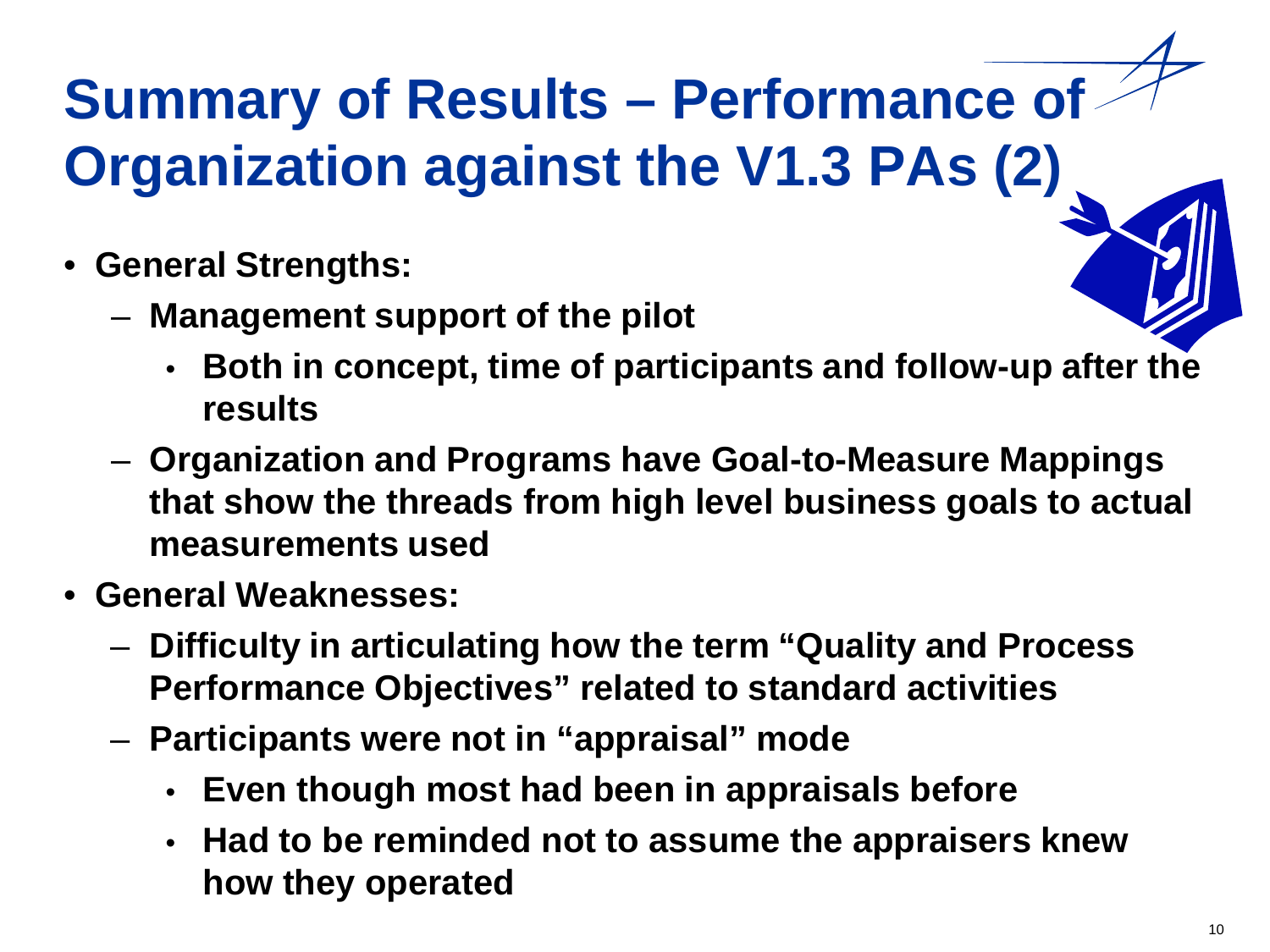# **Summary of Results – Performance of Organization against the V1.3 PAs (3)**

- **Program Process Areas were low risk**
	- **Evidence easily available to show compliance with QPM and CAR**
	- **Programs were being managed quantitatively and improvements were tied to program goals**
	- **But program personnel needed to be able to better verbalize threads and quantitative results**
- **OPM was low risk**
	- **Business needs and goals were established**
	- **Improvements were based on goals**
	- **Needed to articulate the "Quality and Process Performance Objectives"**

#### **Updates to QPM and CAR had no impact on programs OPM turned out to be a "no brainer"**



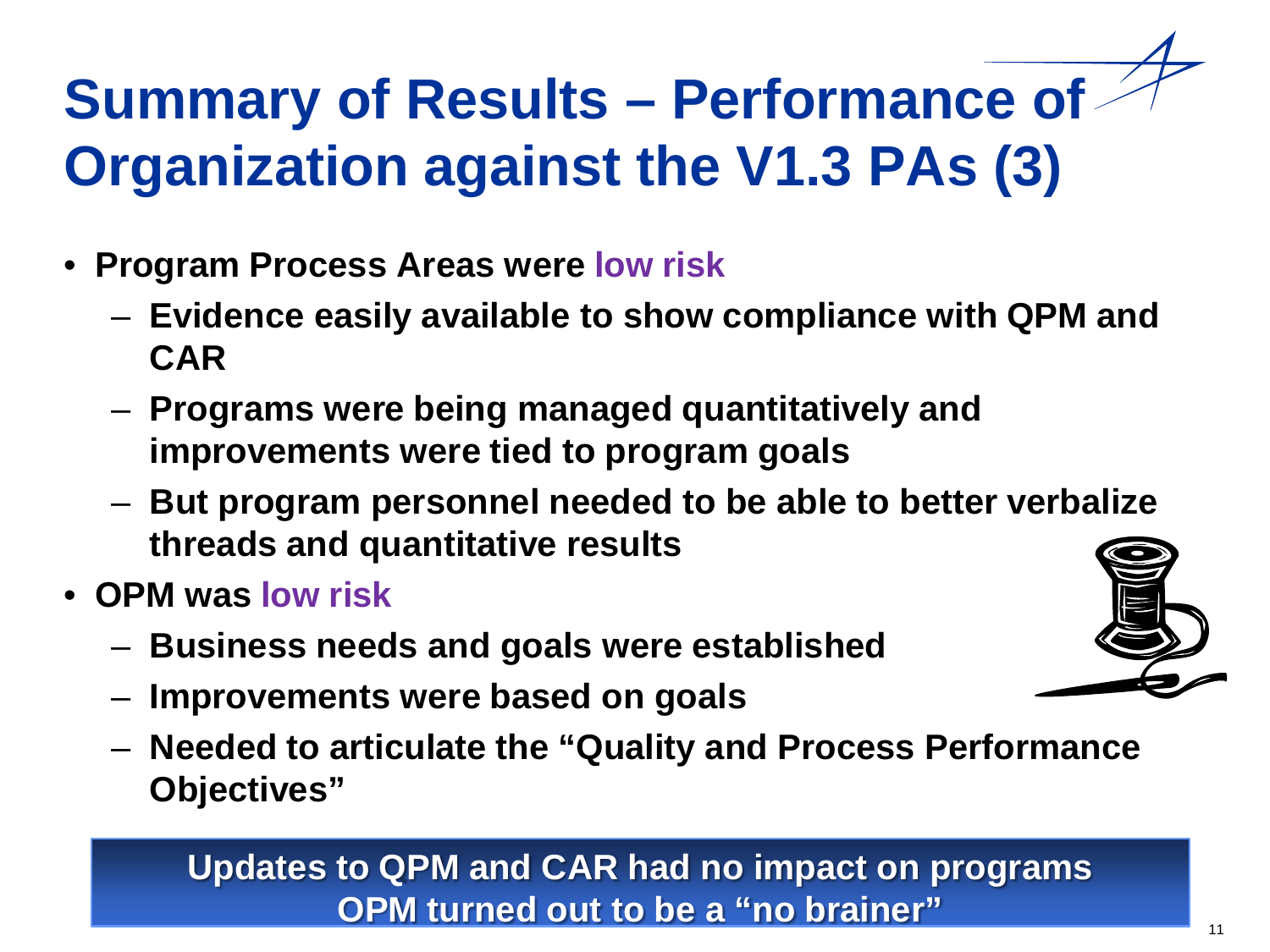# **Summary of Results – Performance of Organization against the V1.3 PAs (4)**

- **OPP was medium risk**
	- **New organizational participants needed to learn to "tell the story"**
		- **To tie together the various aspects of high maturity**
	- **This observation was driven by the model's emphasis on traceability to business objectives**
	- **New order of OPP did not affect results**
- **OID was medium risk**
	- **Business needs and goals were established**
	- **More emphasis on quantitative results in model will drive more emphasis on quantitative results in the evidence**

#### **Updates to OPP and OID helped focus organization on future actions**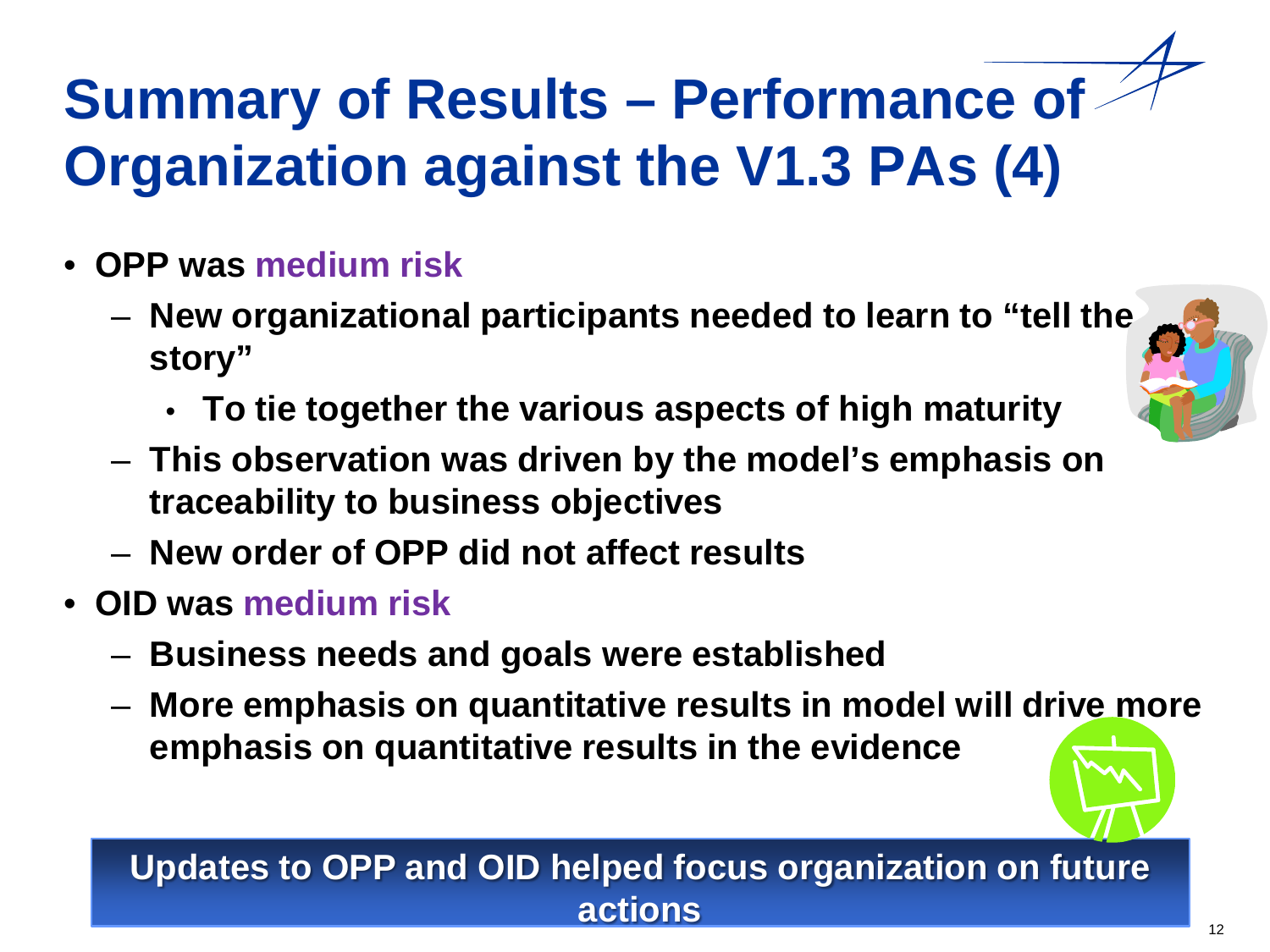### **Summary of Results – PIID Tool**

- **PIID tool used to review evidence for Organizational PAs**
- **Evidence** *Review* **Feedback**
	- **Allow review comments in the tool**
	- **Allow partial satisfaction without failing the record/practice**
	- **Allow information requests without failing record/practice**
	- **Show all evidence for a PA at a glance**
- **Evidence** *Entry* **Feedback**
	- **Allow easy transfer between Direct and Indirect**
	- **Show what evidence has been submitted for entire Practice**



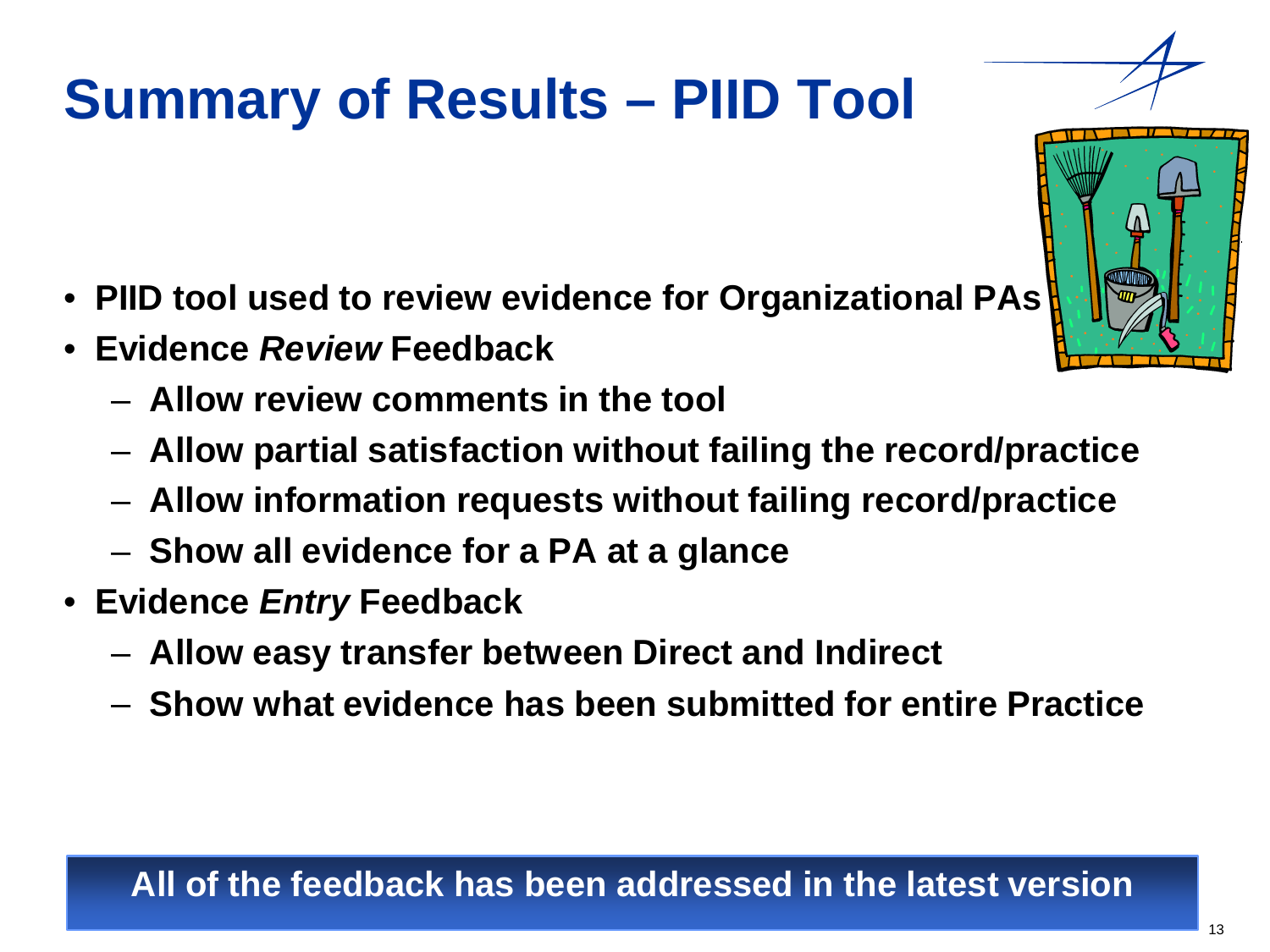



| <b>PIID Owner Interface</b> |                                     |                       |                                               |                    |                                                                                                                                                                                                                                |                                                                                                                                  |                                                                                                                                                                                       |                    |  |
|-----------------------------|-------------------------------------|-----------------------|-----------------------------------------------|--------------------|--------------------------------------------------------------------------------------------------------------------------------------------------------------------------------------------------------------------------------|----------------------------------------------------------------------------------------------------------------------------------|---------------------------------------------------------------------------------------------------------------------------------------------------------------------------------------|--------------------|--|
|                             |                                     | <b>Retrieve PIIDs</b> | Select                                        |                    | <b>Excel Report</b><br>Go To Record<br>Project ISC2 Evidence<br>Home<br>$\checkmark$<br>PA CAR - Causal Analysis and Resolution<br>$\checkmark$<br>Show all PIIDs with pending actions (All program PAs)                       |                                                                                                                                  |                                                                                                                                                                                       | Help<br>Contact Us |  |
| NI O<br><b>PA</b>           | Practice<br><b>Status</b>           |                       | Select <sup>^</sup>                           |                    | <b>Evidence</b>                                                                                                                                                                                                                |                                                                                                                                  |                                                                                                                                                                                       |                    |  |
| CAR<br>CAR<br>CAR           | <b>SP</b><br><b>SP</b><br><b>SP</b> | 1.1<br>1.2<br>2.1     | Unsubmitted <b>D</b><br>Reviewed<br>Submitted | ⊡<br>☑             |                                                                                                                                                                                                                                | <b>ISC2 CAR SP 1.2</b><br>Perform causal analysis of selected defects and other problems and propose<br>actions to address them. | Practice Help<br><b>History and Corrections</b>                                                                                                                                       |                    |  |
| CAR                         | <b>SP</b>                           | 2.2                   | Submitted                                     | ☑                  |                                                                                                                                                                                                                                | Rationale: Discusses doing a Causal Analysis following an inspection.<br><b>Title</b>                                            | <b>Hyperlink</b>                                                                                                                                                                      |                    |  |
| CAR<br>CAR<br>CAR           | <b>SP</b><br><b>GP</b><br><b>GP</b> | 2.3<br>2.1<br>2.2     | Audited<br>Reviewed<br>Reviewed               | 罓<br>п<br>п        | 06/26/2008                                                                                                                                                                                                                     | <b>PCB Minutes from</b>                                                                                                          | <b>Description</b><br>PCB minutes sumbitted to demonstrate the actions<br>taken by the PCB as they realte to the CA presented<br>to them. This new record submitted at the request of | CB Minutes.doc#    |  |
| CAR<br>CAR                  | <b>GP</b><br><b>GP</b>              | 2.3<br>2.4            | Submitted<br>Reviewed                         | п<br>ш             |                                                                                                                                                                                                                                | Status: Reviewed                                                                                                                 | the auditors                                                                                                                                                                          | Open               |  |
| CAR<br>CAR                  | <b>GP</b><br>GP                     | 2.5<br>2.6            | Reviewed<br>Audited                           | ш<br>П             |                                                                                                                                                                                                                                | <b>ISC2 CAR SP 2.1</b>                                                                                                           | <b>Practice Help</b><br><b>History and Corrections</b>                                                                                                                                |                    |  |
| CAR<br><b>CAR</b>           | GP<br><b>GP</b>                     | 2.7<br>2.8            | Reviewed<br>Submitted                         | m<br>$\rightarrow$ | Implement the selected action proposals that were developed in causal analysis.<br>Rationale: The just do it section assigns actions to be taken for the quick fixes<br><b>Title</b><br><b>Hyperlink</b><br><b>Description</b> |                                                                                                                                  |                                                                                                                                                                                       |                    |  |
|                             |                                     |                       |                                               |                    |                                                                                                                                                                                                                                |                                                                                                                                  |                                                                                                                                                                                       |                    |  |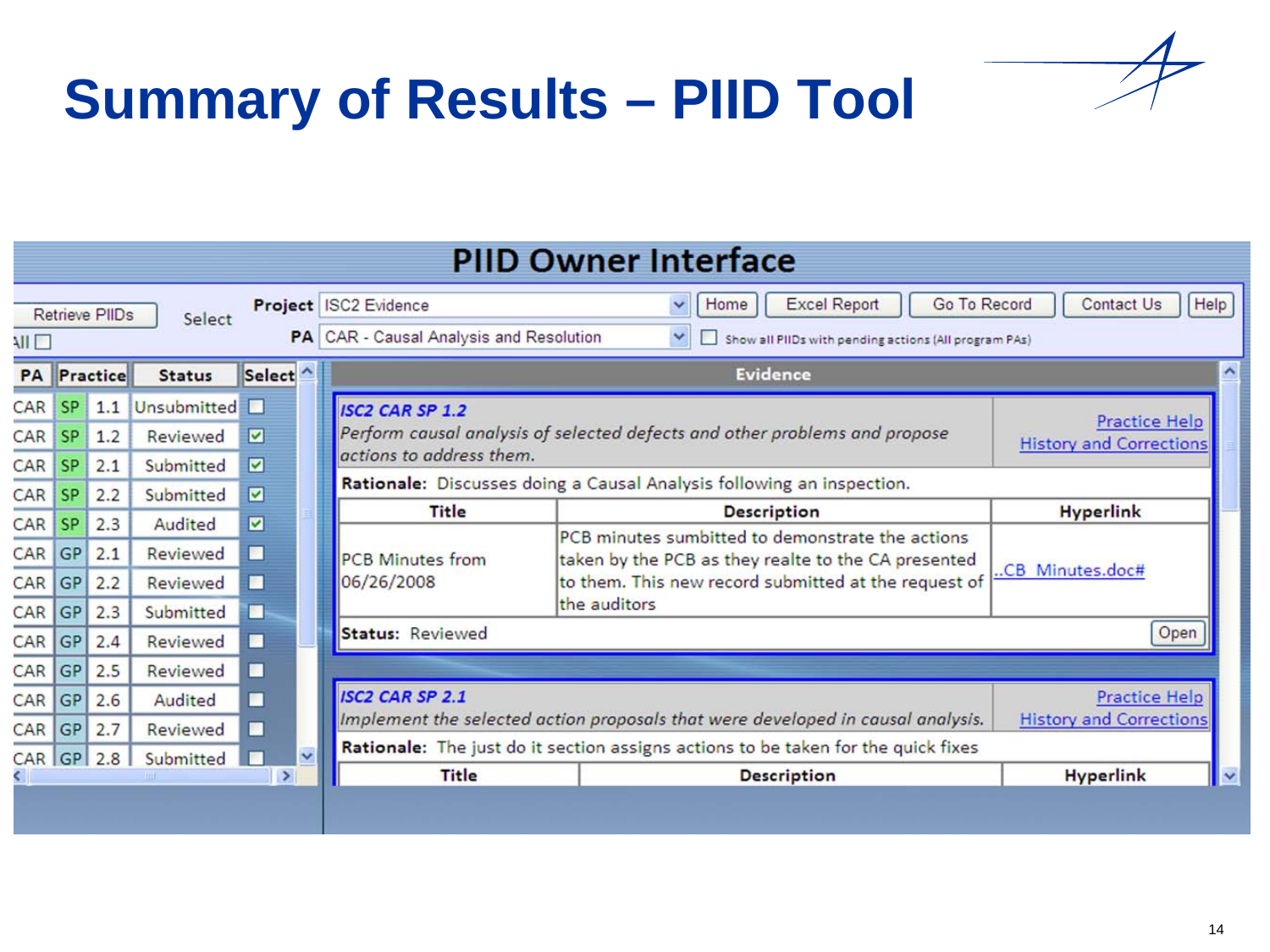#### **Summary of Results – PIID Tool**

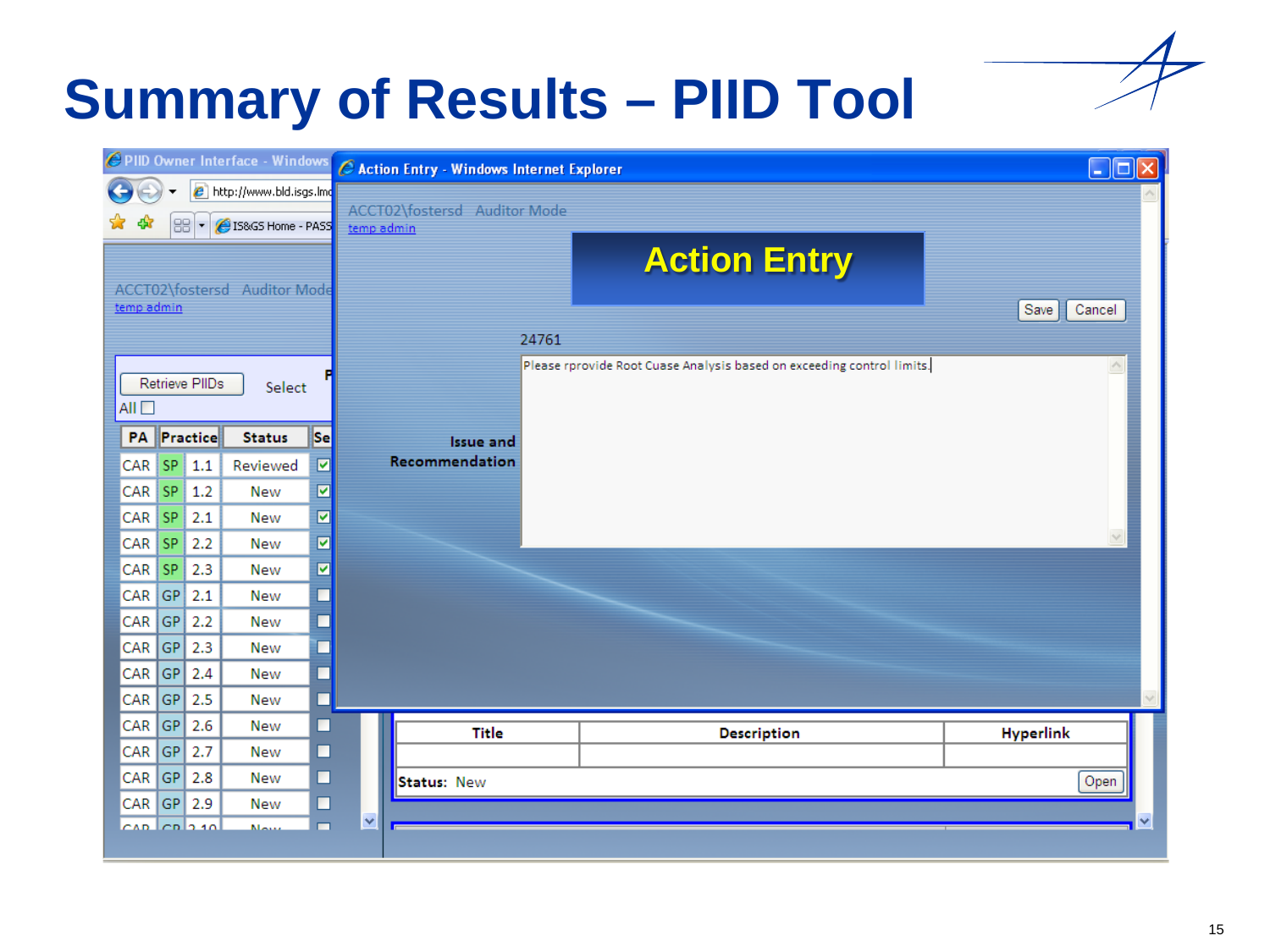

## **Summary**

- **Pilot helped organization do a "mid-course" correction**
	- **Helped to understand emphasis in the next version of the model**
	- **Generated actions to ensure high maturity activities remain focused**
- **Pilot helped establish a usable and flexible PIID tool for future appraisals**
- **SCAMPI B on all organizational process areas scheduled for January 2011 with V1.3**